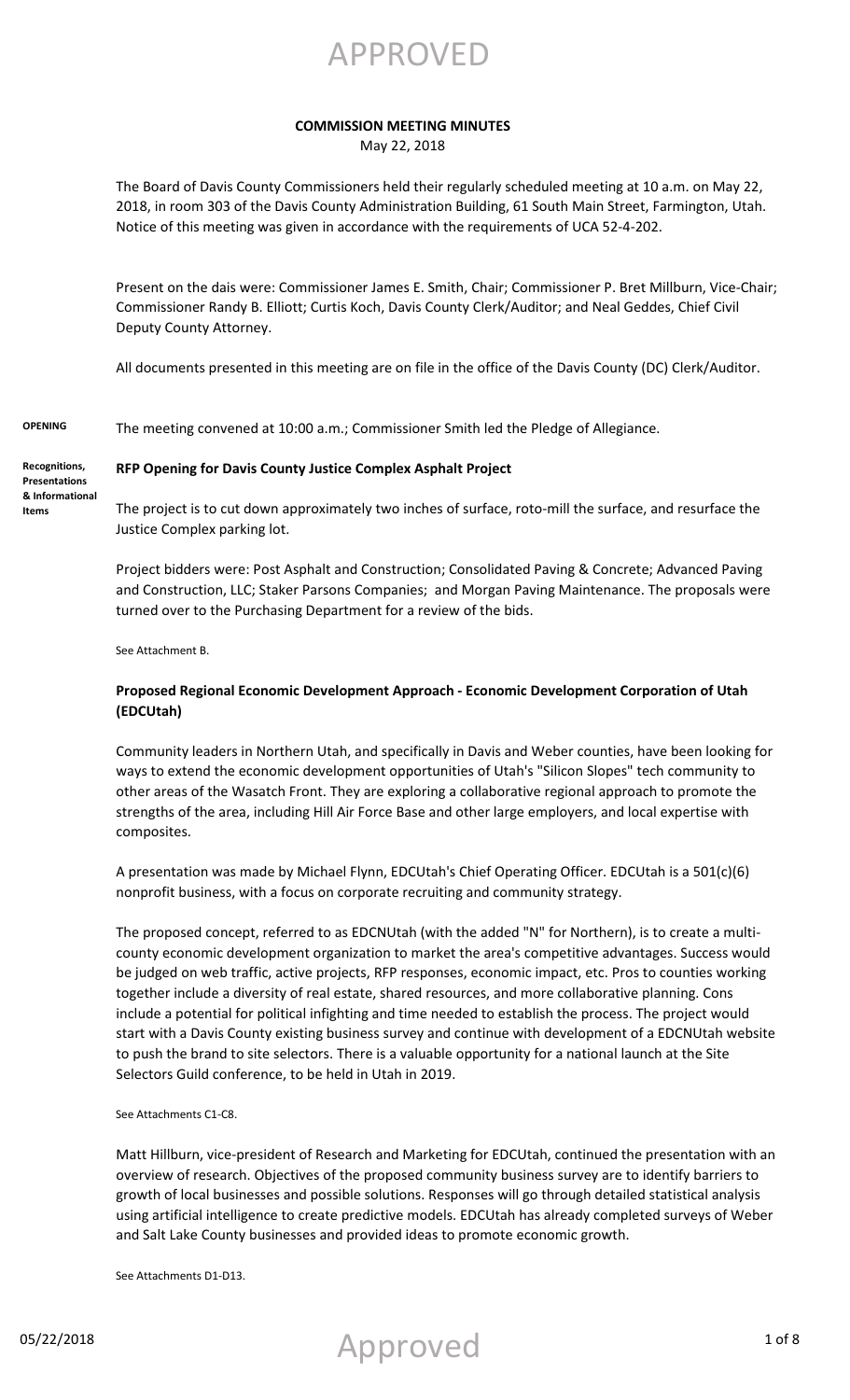Commissioners expressed an interest in business surveys and support for the idea of a collaborative approach.

#### **2018 Summer Reading Program, "LIBRARIES ROCK!" – June 4 to July 31**

Lynnette Mills presented an overview of this year's Summer Reading Program, "Libraries Rock!" Participating young readers can learn about rocks with a geology session, rock music with a visit from the DrumBus, and much more. There will be two programs per week, at most branches, from June 4 to July 31. The summer fun also includes a movie night, Aug. 13; the library has a license to show the film "Coco" at three branches. Children who complete a reading tracker can turn it in for a free book.

See Attachments E1-E2.

#### **BUSINESS/ ACTION**

Request for the appointment of Joshua A. Alvarez to the Senior Services Advisory Board

**Request for the appointment of Joshua A. Alvarez to the Senior Services Advisory Board** – *Presented by Kristy Cottrell, Davis County Health Deputy Director*

Joshua was invited to introduce himself. He has been with Midtown Community Health Center for five years, and now manages two of the organization's clinics. He is working toward a bachelor's degree in Health Administration.

Commissioners expressed appreciation for the services Midtown Community Health Center provides and for Joshua's willingness to serve on the Senior Services Advisory Board. The term of this appointment is three years, from May 22, 2018 to May 22, 2021.

> Motion to Approve: Com. Millburn Seconded: Com. Elliott Vote: All aye

Grant Application #2018-215, to Utah Attorney General for ICAC funding

**Grant Application #2018-215, to Utah Attorney General for Internet Crimes Against Children Task Force, 2018-2019 ICAC funding** – *Presented by Brent Baggs, Davis County Attorney's Office, in place of Davis County Attorney's Office Bureau Chief Craig Webb*

This is a contract between the County and the Attorney General's office. The contract period is [July 1, 2018] to June 30, 2019. The receivable contract amount is \$23,982.

> Motion to Approve: Com. Elliott Seconded: Com. Millburn Vote: All aye

Agreement #2018-216 with IMAGETREND

**Agreement #2018-216, with IMAGETREND, for modifications to software system operated by the State of Utah** – *Presented by Mark Langston, Davis County Information Systems Director*

The State is no longer using Polaris software in police vehicles and is converting to ImageTrend. This is an agreement for the County to convert to ImageTrend, Inc. for officers to use in medical correspondence. The contract period is [May 8, 2018] to May 7, 2019. The payable contract amount is \$12,500.

> Motion to Approve: Com. Millburn Seconded: Com. Elliott Vote: All aye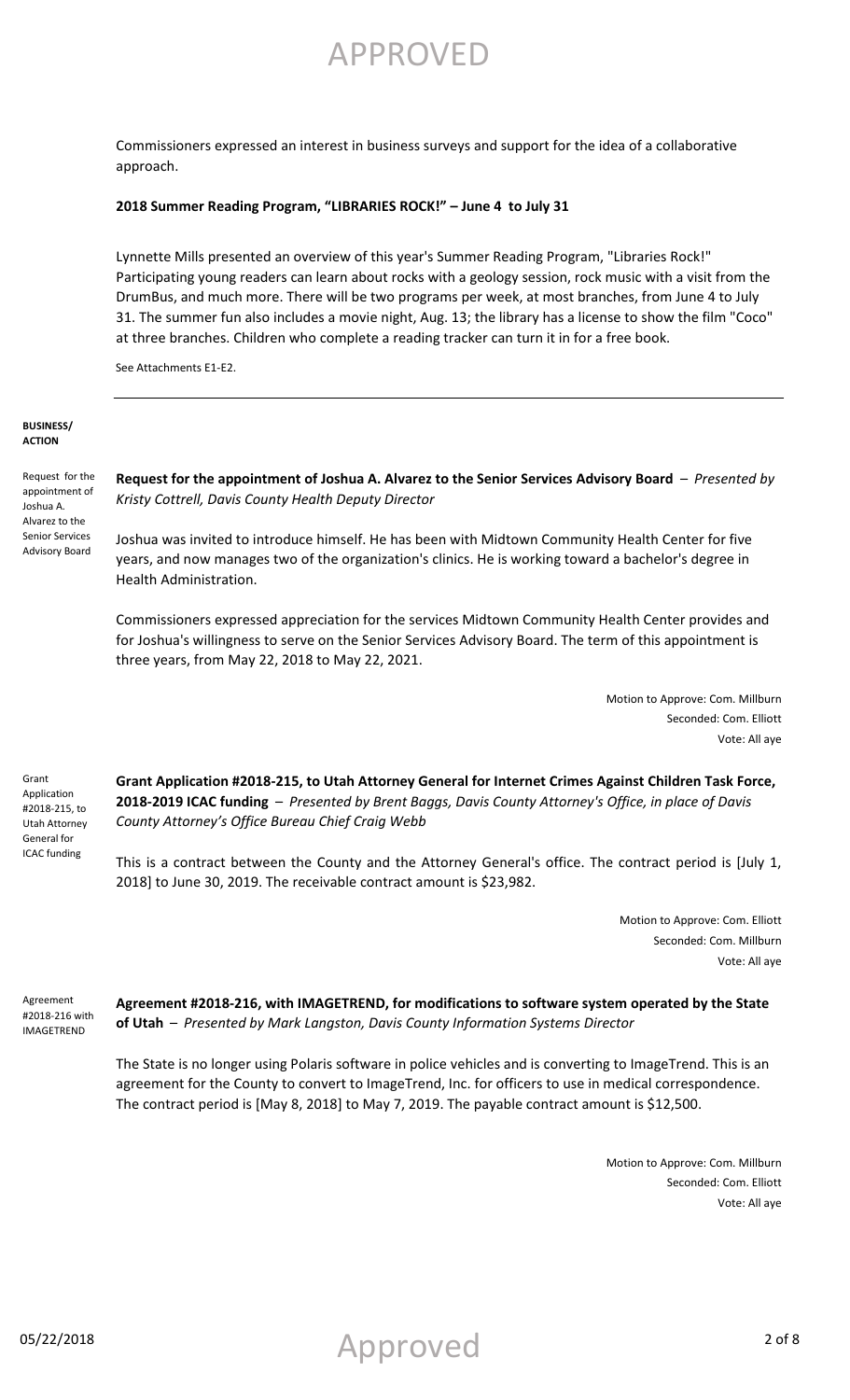Amendment #2015-550-D, with Utah Dept. of Health, for EPICC funding

**Amendment #2015-550-D, with Utah Department of Health, to provide program funding for Environment, Policy and Improved Clinical Care (EPICC 1305) for three months program funding in the areas of diabetes, heart disease and obesity** – *Presented by Brian Hatch, Davis County Health Department Director*

This amendment provides additional funding for the EPICC grant, giving the County more money for the prevention of diabetes, heart disease, and obesity. The contract period is June 30, 2018 to Sept. 29, 2018. The receivable contract amount is \$16,015.

> Motion to Approve: Com. Millburn Seconded: Com. Elliott Vote: All aye

*Agreement #2018-217 with Utah Dept. of Health, for UICAA funding*

**Agreement #2018-217, with Utah Department of Health, for funding for costs directly related to the investigation and enforcement of the UICAA (Utah Indoor Clean Air Act)** – *Presented by Brian Hatch, Davis County Health Department Director*

This agreement is related to the Utah Indoor Clean Air Act, providing funding to respond to complaints and for enforcement actions. The contract period is [July 1, 2018] to June 30, 2019. The receivable contract amount is \$1,825.

> Motion to Approve: Com. Elliott Seconded: Com. Millburn Vote: All aye

Agreement #2018-218, with Utah Dept. of Health, Div. of Medicaid and Health Financing

**Contract #2018-218, with Utah Department of Health, Division of Medicaid and Health Financing, to be a provider and to bill for Medicaid-eligible health services** – *Presented by Brian Hatch, Davis County Health Department Director*

This agreement allows the County to be a provider of services, and be reimbursed through Medicaid. The contract [begins May 22, 2018, and] is perpetual. The payable contract amount is service dependent.

> Motion to Approve: Com. Millburn Seconded: Com. Elliott Vote: All aye

Amendment #2015-461-C with Utah Dept. of Human Services, Div. of Aging & Adult Services

**Amendment #2015-461-C, with Utah Department of Human Services, Division of Aging & Adult Services, for funding and oversight for the Senior Services Medicaid Aging Waiver Program for in-home services** – *Presented by Brian Hatch, Davis County Health Department Director*

This amendment is to provide funding and oversight for the Senior Services Medicaid Aging Waiver Program. The program allows the County to keep people in their homes, instead of long-term care facilities, by providing needed services. The contract period is July 1, 2018 to June 30, 2019. The payable contract amount is up to \$222,000 for services, and \$31,000 for administrative costs. [Actual contract amount for administration is up to \$31,200.]

> Motion to Approve: Com. Elliott Seconded: Com. Millburn Vote: All aye

Agreement #2018-219 Easter Seals-Goodwill NRM **Agreement #2018-219, with Easter Seals-Goodwill Northern Rocky Mountain, to provide support of the Senior Community Service Employment Program (SCSEP)** – *Presented by Brian Hatch, Davis County Health Department Director*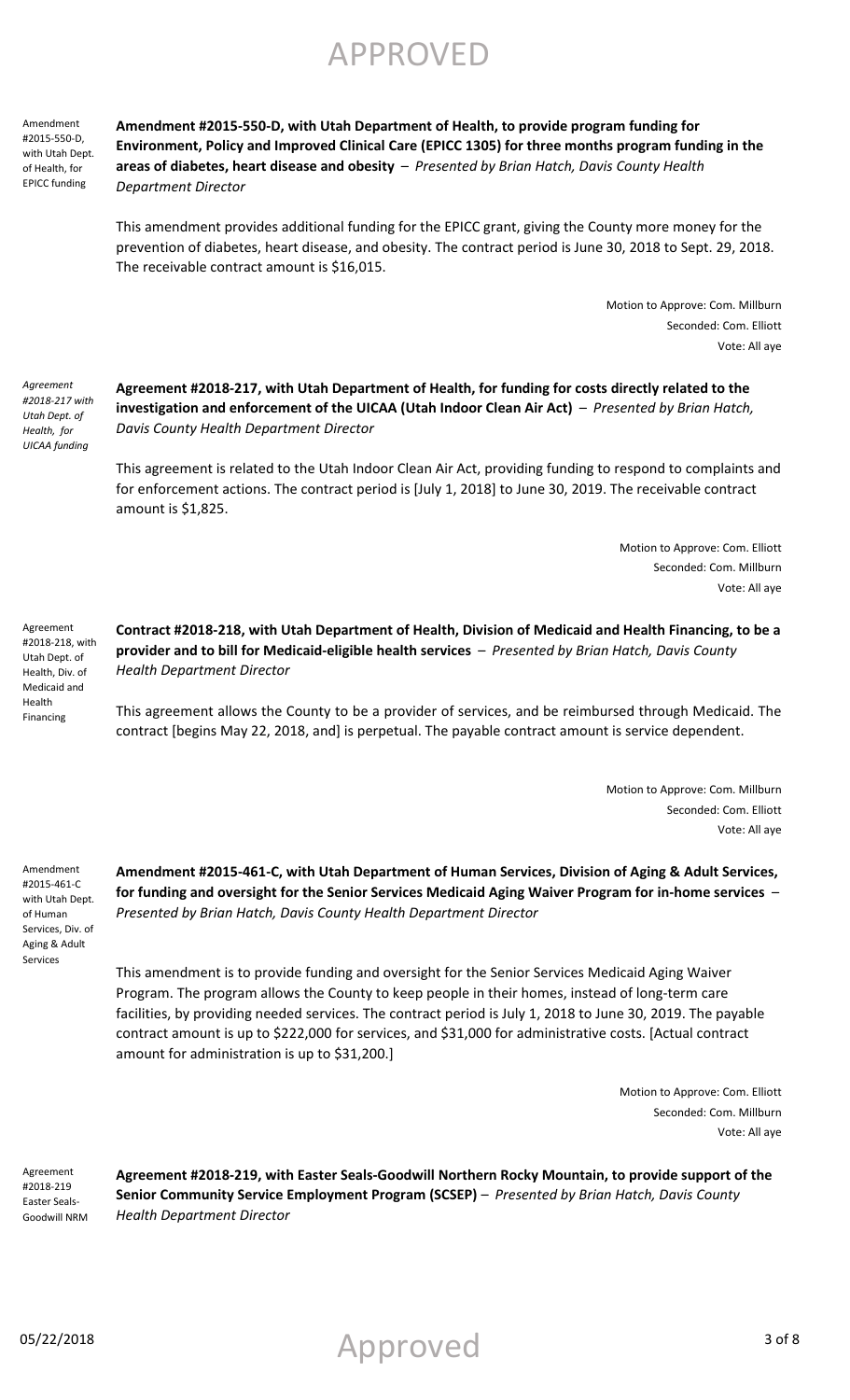Easter Seals allows seniors to be placed in the community, and this is a contract with them to have one of their employees provide services in the Health Department. Wages are paid through Easter Seals, and the Health Department provides training and support to that individual in a work environment. The contract period is July 1, 2018 to June 30, 2019. This contract is neither payable nor receivable.

> Motion to Approve: Com. Millburn Seconded: Com. Elliott Vote: All aye

Agreement #2018-220, with MedScope America Corporation

**Agreement #2018-220, with MedScope America Corporation, to provide for the direct purchase of needed in-home services for clients** – *Presented by Brian Hatch, Davis County Health Department Director*

MedScope America Corporation is a company the County contracts with to provide services to seniors, and in this case that includes personal monitoring and other services in their homes. The contract period is May 22, 2018 to June 30, 2019. The contract amount is service dependent.

> Motion to Approve: Com. Millburn Seconded: Com. Elliott Vote: All aye

Stephanie Davis, Legacy Events Center Event Coordinator, introduced Jennifer Hansen. Jennifer is the Legacy Events Center's summer intern.

Agreement #2018-221 with Clipper Publishing Co., for Fair sponsorship

**Agreement #2018-221, with Clipper Publishing Co., for sponsorship of the 2018 Davis County Fair** – *Presented by Stephanie Davis, Legacy Events Center Event Coordinator*

Clipper Publishing Co. will be working at, and is the exclusive sponsor of, the Main Stage of the Fair. They'll also run the main information booth and hand out brochures for the fair. The contract period is May 21, 2018 to Aug. 20, 2018. The receivable contract amount is \$3,250.

> Motion to Approve: Com. Elliott Seconded: Com. Millburn Vote: All aye

Agreement #2018-222, with Clipper Publishing Co., for Fair advertising.

**Agreement #2018-222, with Clipper Publishing Co., for advertising/printed program for the 2018 Davis County Fair** – *Presented by Stephanie Davis, Legacy Events Center Event Coordinator*

This contract with Clipper Publishing Co. is for advertising of the Davis County Fair. The contract period is May 25, 2018 to Aug. 20, 2018. The payable contract amount is \$4,500.

> Motion to Approve: Com. Millburn Seconded: Com. Elliott Vote: All aye

Amendment #2017-179-B, with Utah Dept. of Human Services, for distribution of SSBG funds

**Amendment #2017-179-B, with Utah Dept. of Human Services, to provide Social Services Block Grant (SSBG) funds for distribution to nonprofit providers** – *Presented by Tony Zambrana, Davis County Grant Auditor*

This amendment is for the Utah State Department of Human Services to provide Davis County with Social Services Block Grant funds to distribute to nonprofit providers. The contract term is July 1, 2018 to June 30, 2019. The receivable contract amount is \$108,791. The nonprofit providers are required to provide a 25 percent match, which in this case is \$27,198.

> Motion to Approve: Com. Millburn Seconded: Com. Elliott Vote: All aye

05/22/2018 4 of 8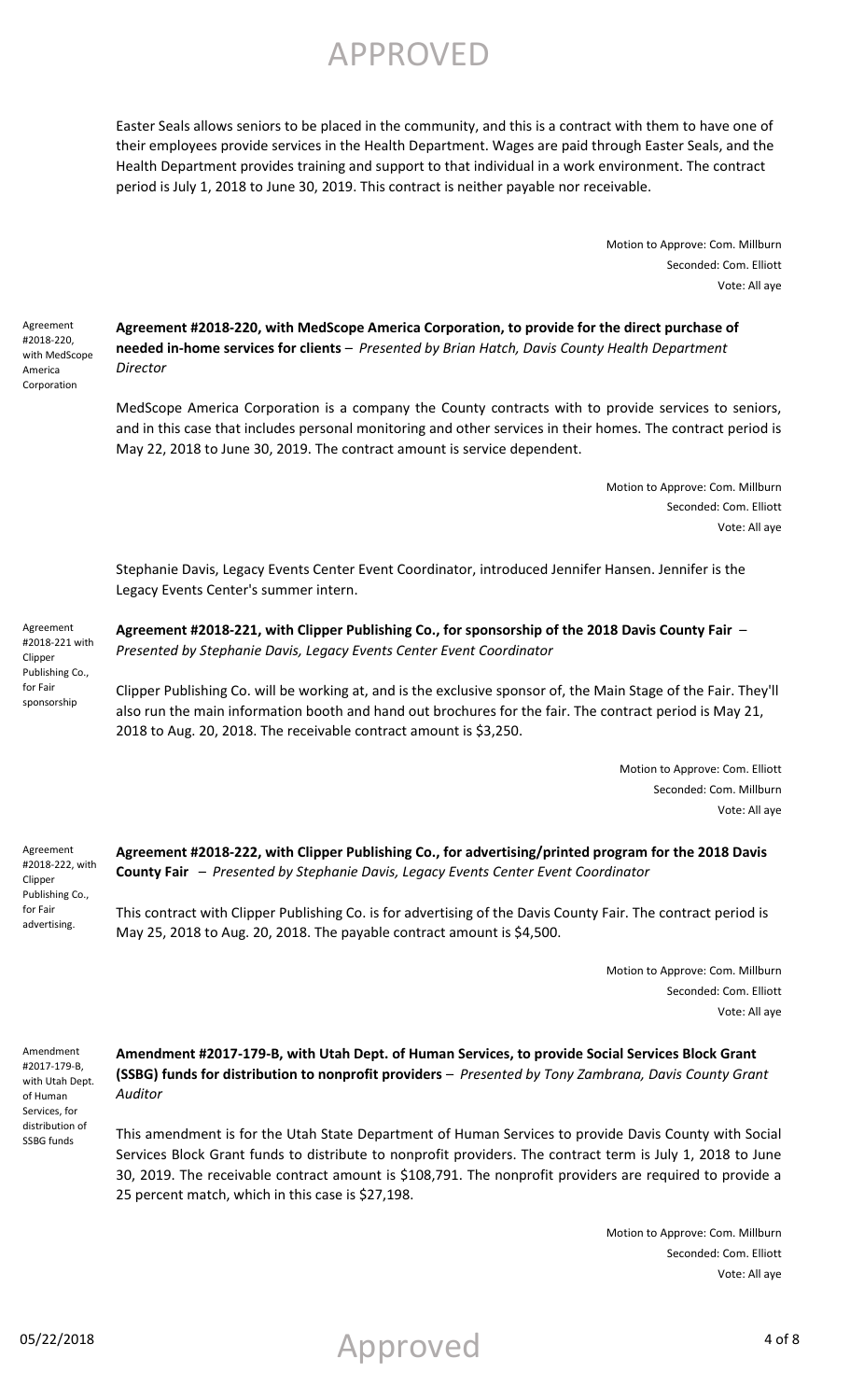APPROVED

Resolution #2018-223, to approve Interlocal Agreement with Fruit Heights City to provide Law Enforcement Services

**Resolution #2018-223, to approve Interlocal Agreement with Fruit Heights City, to provide Law Enforcement Services** – *Presented by Capt. Jen Daley of the Davis County Sheriff's Office, in place of Davis County Undersheriff Brent Peters*

This resolution is to approve an Interlocal Agreement with Fruit Heights City, to provide law enforcement services through the Davis County Sheriff's Office.

> Motion to Approve: Com. Millburn Seconded: Com. Elliott Vote: All aye

Interlocal Agreement #2018-223, with Fruit Heights City, to provide Law Enforcement Services

**Interlocal Agreement #2018-223, with Fruit Heights City, to provide Law Enforcement Services** – *Presented by Capt. Jen Daley of the Davis County Sheriff's Office, in place of Davis County Undersheriff Brent Peters*

This Interlocal Agreement, with Fruit Heights City, is to provide law enforcement services through the Davis County Sheriff's Office. The contract period is July 1, 2017 to June 30, 2019. The receivable contract amount is \$12,192 per month [actual contract amount is \$12,192.05 per month].

> Motion to Approve: Com. Millburn Seconded: Com. Elliott Vote: All aye

Amendment #2018-139-A, with Victus Advisors, LLC, to include architectural layout schematics

**Amendment #2018-139-A, with Victus Advisors, LLC, to include architectural layout schematics in the Legacy Events Center Feasibility & Use Study** – *Presented by Mack McDonald, Davis County Facilities Director*

This is an amendment to the current contract for a feasibility and use study for the Legacy Events Center. The amendment provides additional funds to include architectural renderings based on the results of the study, related to potential future uses of the center. The contract period is [April 3, 2018] to Sept. 30, 2018. The payable contract amount is \$6,000 [in addition to the initial \$54,920, for a total of \$60,920].

> Motion to Approve: Com. Millburn Seconded: Com. Elliott Vote: All aye

Summary List #2018-224, of April 2018 animal adoptions agreements (55) **Summary List #2018-224, of April 2018 animal adoptions agreements** – *Presented by Rhett Nicks, Davis County Animal Care & Control Director*

The summary list covers 55 animal adoption agreements for April of 2018. No total receivable amount was mentioned.

> Motion to Approve: Com. Elliott Seconded: Com. Millburn Vote: All aye

Request regarding 2018 Davis County Real Property Delinquent Tax sale

### **Request in regards to the 2018 Davis County Real Property Delinquent Tax Sale, held May 16, 2018** *– Presented by Curtis Koch, Davis County Clerk/Auditor*

The County held a Delinquent Real Property Tax Sale on Wednesday, May 16, 2018. The details of the sale are in the minutes of the event. The request presented is to:

1. Accept and ratify the bids accepted by the Davis County Clerk/Auditor;

2. Approve the associated minutes; and

3. Accept the tax deeds executed by the Davis County Clerk/Auditor in the name of Davis County and attested with the Davis County Clerk/Auditor's seal, which tax deeds convey in fee simple all property sold.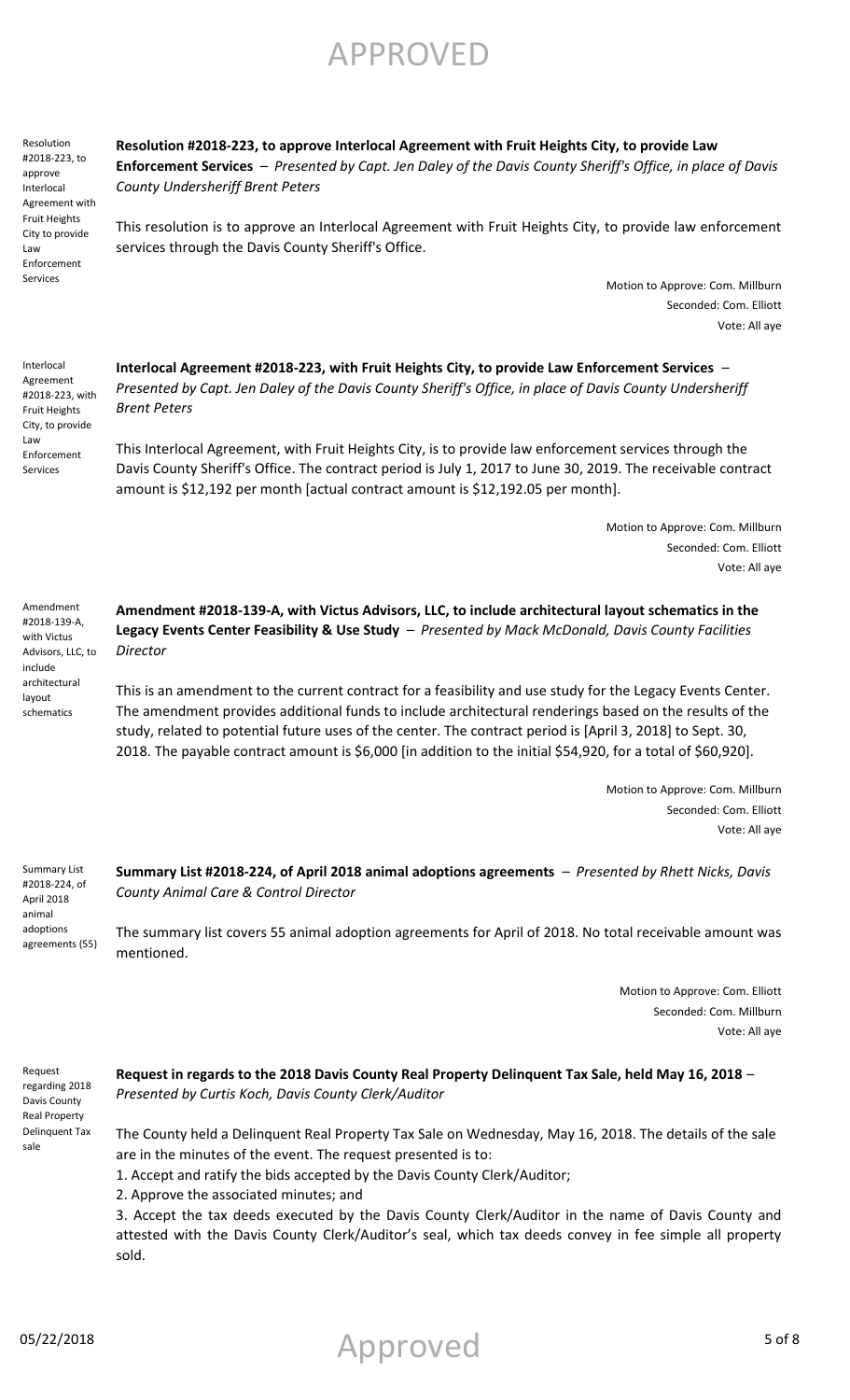Motion to Approve: Com. Millburn Seconded: Com. Elliott Vote: All aye

Letter #2018- 225, authorization for preliminary discussion of potential library services

### **Letter #2018-225, authorizing Davis County Library Director Chris Sanford to enter into preliminary conversations with representatives from Clearfield, Bountiful and North Salt Lake, concerning potential library services in their locations** – *Presented by Commissioner Elliott*

Library Director Chris Sanford was invited to summarize the letter, authorizing her to enter into preliminary discussions regarding potential future library services in Clearfield, Bountiful, and North Salt Lake. The need to do something with the Clearfield and Bountiful libraries was specifically mentioned in relation to the 2017 tax increase. The letter gives permission to do that in a detailed manner, with specific instructions of what the Commission wants done. It was noted that this letter supercedes the letter of Oct. 26, 2017.

> Motion to Approve: Com. Elliott Seconded: Com. Millburn Vote: All aye

Commissioners noted that the library system serves the whole county, and discussions are to be about what's best for the whole county and its citizens, and not driven by individual cities' desires.

Agreement #2018-48-A, with Utah Indigent Defense Funds Board

**Agreement #2018-48-A, with Utah Indigent Defense Funds Board, for funding to contract with Jeremy M. Delicino and Stephen R. McCaughey to represent Clint Corydon Nokes** – *Presented by Commissioner Elliott*

This agreement is for funding to contract with Jeremy M. Delicino and Stephen R. McCaughey to represent Clint Corydon Nokes. The contract period begins May 15, 2018, and there is no expiration date. The receivable contract amount is per billable hour of individual attorneys.

> Motion to Approve: Com. Elliott Seconded: Com. Millburn Vote: All aye

Commissioner Millburn moved to recess to Board of Equalization. Commissioner Elliott seconded the motion. All voted aye.

Board of Equalization Property Tax Register matters were presented by Curtis Koch, Davis County Clerk/Auditor, as follows: **BOARD OF EQUALIZATION**

Under Auditor's adjustments there are two veteran exemptions, to abate the taxes for the year 2017.

Motion to Approve: Com. Millburn Seconded: Com. Elliott Vote: All aye

Commissioner Elliott moved to reconvene Commission meeting. Commissioner Millburn seconded the motion. All voted aye.

**CONSENT ITEMS**

Check Registers

**Check Registers** Check Registers were approved.

> Motion to Approve: Com. Millburn Seconded: Com. Elliott Vote: All aye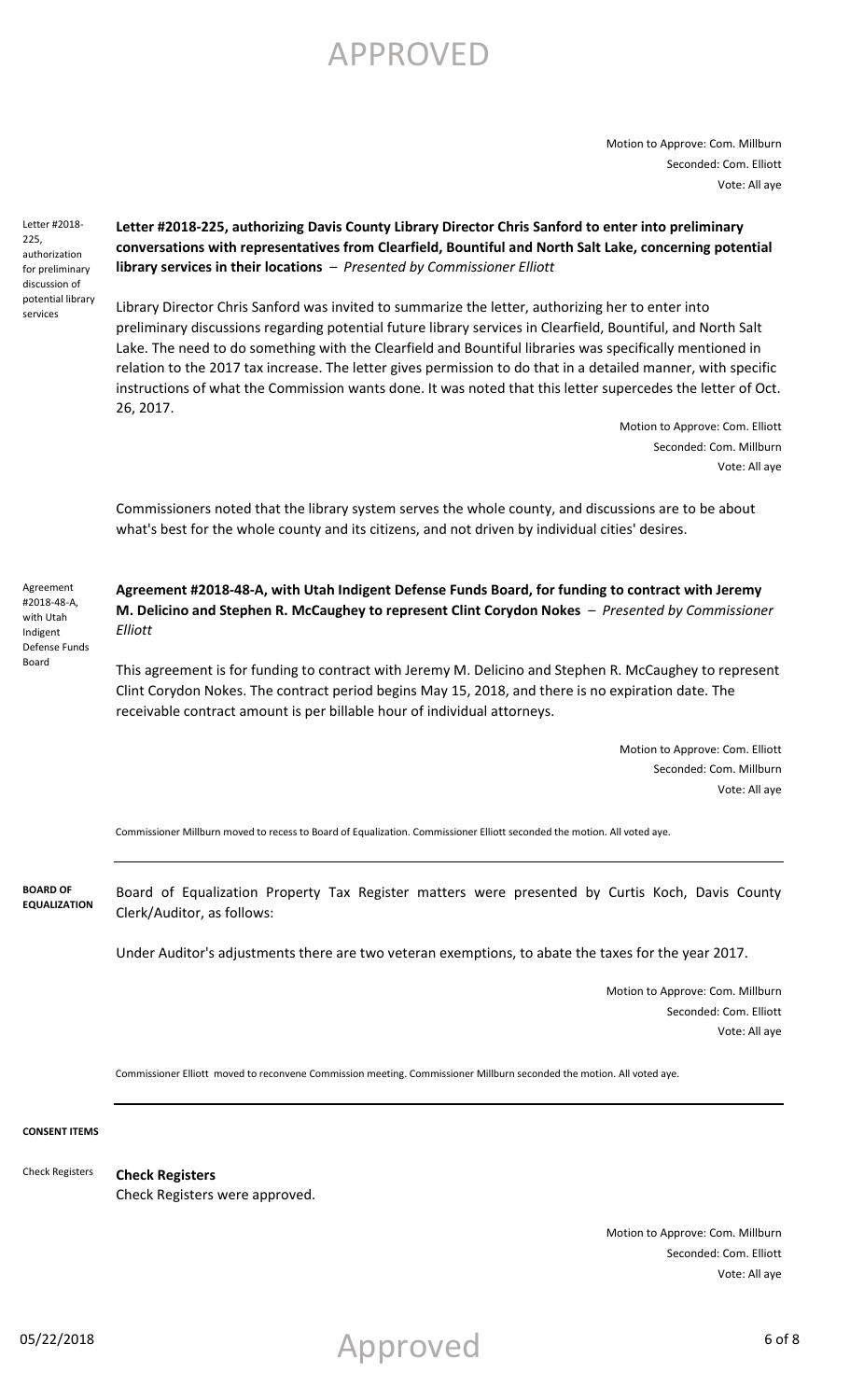Indigent Abatement Register

#### **Indigent Abatement Register**

Motion to approve indigent abatement for Aaron Assenburg.

Motion to Approve: Com. Elliott Seconded: Com. Millburn Vote: All aye

Motion to approve indigent abatement for Ann Spraw.

Motion to Approve: Com. Elliott Seconded: Com. Millburn Vote: All aye

Motion to approve indigent abatement for June Suppinger.

Motion to Approve: Com. Elliott Seconded: Com. Millburn Vote: All aye

Motion to approve indigent abatement for Mark Wheeler.

Motion to Approve: Com. Elliott Seconded: Com. Millburn Vote: All aye

#### **COMMISSION COMMENTS**

Com. Smith Commissioner Smith said he and his fellow commissioners have been pondering a change, especially since becoming aware that two-thirds of the Commission will be "disappearing" at the end of the year.

> "We think there's some wisdom for the County if I step down as chair of the Commission, to allow another commissioner to have an opportunity to have this wonderful experience, so we're going to do that probably effective June 1, or shortly before that – and I think that makes sense. It's in the best interest of the County to make sure there's a more seamless transition after one Commission leaves and the other Commission starts," he said.

Commissioner Smith also mentioned that he missed Commission Meeting last week to attend a conference in Richfield, Utah, about elder abuse. It was a very meaningful way to spend his day, and very eye-opening. He appreciates the service our Health Department employees provide to seniors. We are going in a good direction in our county, he said, but there are some good ideas we'll want to talk about.

Commissioner Smith invited other comments from the dais; there were none.

#### **PUBLIC COMMENTS**

Lorene Kamalu Lorene Kamalu, Kaysville City Planning Commissioner, is excited for the person she believes will be the new commission chairman, and thanked the Commissioners for thinking of the County's needs. She also recommended a book, "Leading Change," by an author with ties to Harvard.